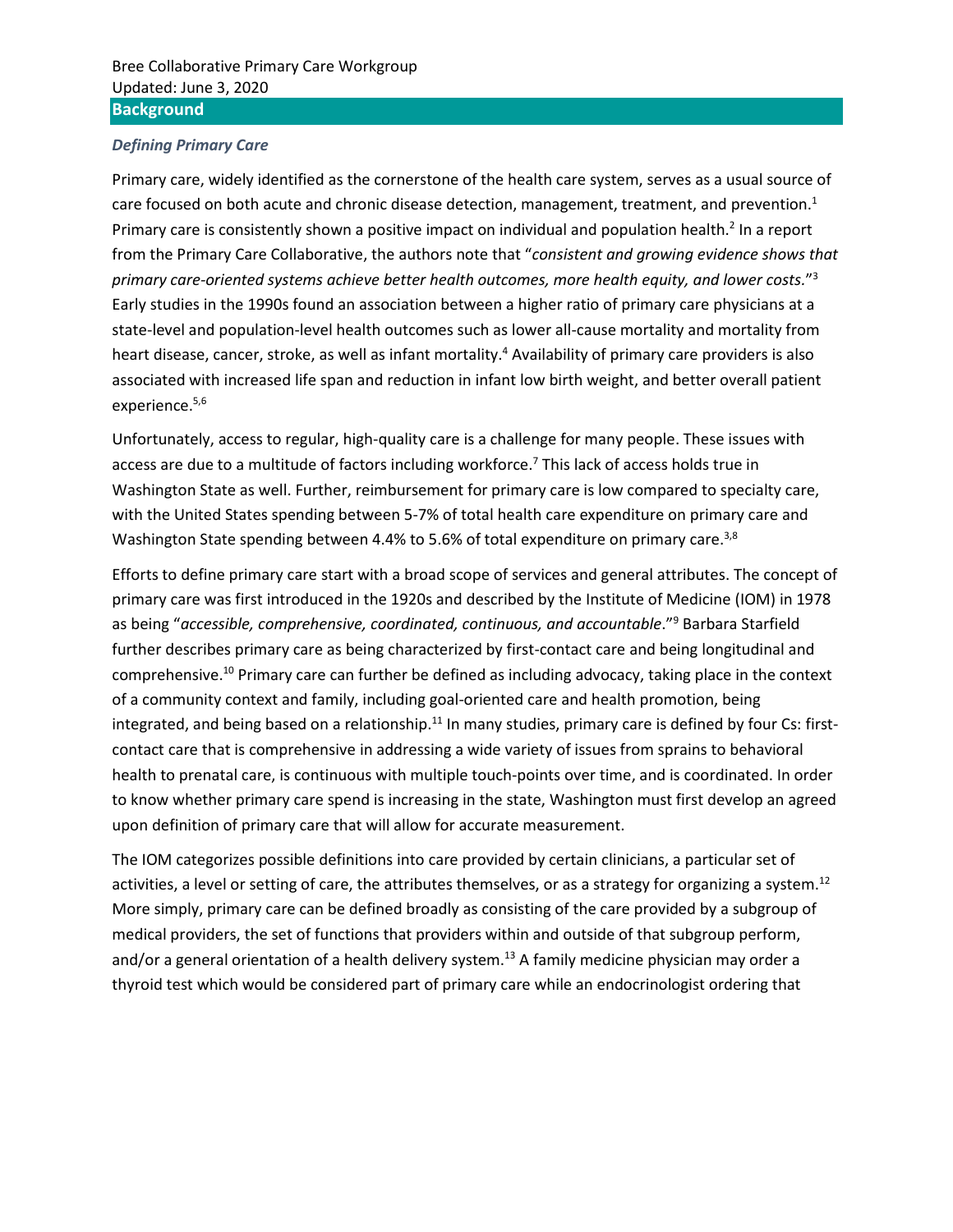same test may not necessarily be considered primary care. These provider, service, and system categories have been expanded by Millbank into:<sup>14</sup>

- Provider: All the services delivered by pre-defined primary care providers in an ambulatory setting.
- Service: Services that meet particular definitions including being: comprehensive, first-contact for a wide variety of (not limited) conditions, coordinated, and taking place over time (longitudinal).
- Service: All office visits and preventative services within a category independent of the provider type.
- Service and Provider: Based in claims, specific set of pre-defined services delivered by predefined primary care providers not limited to an ambulatory setting.
- Health systems: Primary care delivered at a system level, useful for capitated systems but most difficult to measure.

## *Measurement*

Measurement is limited by available data, which is predominantly claims data. Developing a mechanism to measure primary care using the four Cs described above (first contact, comprehensive, continuous, and coordinated) is difficult using claims data as these aspects are not evidence in the codes that are billed. Further, the lack of a nationally accepted definition of primary care is a major impediment to assessing and increasing the primary care expenditures. The Washington State Office of Financial Management (OFM) report, mandated by legislation and published in December 2019 notes that comparisons between Washington's percent expenditure and either the national average or other states' reported expenditures are likely misleading due to differing definitions of primary care. For example, Washington does not currently include non-claims-based care (e.g., care coordination activities) in its measure of primary care, but Oregon and Rhode Island do; this may artificially lower Washington's numbers.<sup>[8](#page-0-1)</sup>

In order to develop a proxy for what would be true primary care measurement, groups have operated on various assumptions. If defining by provider, the assumption is that a group of subspecialists (i.e., family medicine) always offers primary care and that other groups of subspecialists never provide primary care (i.e., emergency medicine). This assumption holds true for some but not all disciplines. Advance registered nurse practitioners and physician assistants practice in a multitude of settings, including surgical care, which is not reflected in a claim. Washington state has no roster of primary care providers. The 2019 OFM report adjusted the total claims from ARNPs and PAs by 41% and 34%, respectively. Further, a specialist such as a cardiologist may order a basic lab test.

The OFM report presents narrow and broad definitions of primary care, differing based the types of providers who are assumed to be providing primary care. The narrow definition only includes providers who are traditionally considered to perform primary care while the broad definition includes a wider range of provider taxonomy codes includes behavioral health providers, clinical nurse specialists, registered nurses, midwives, and a host of other providers who are not typically considered general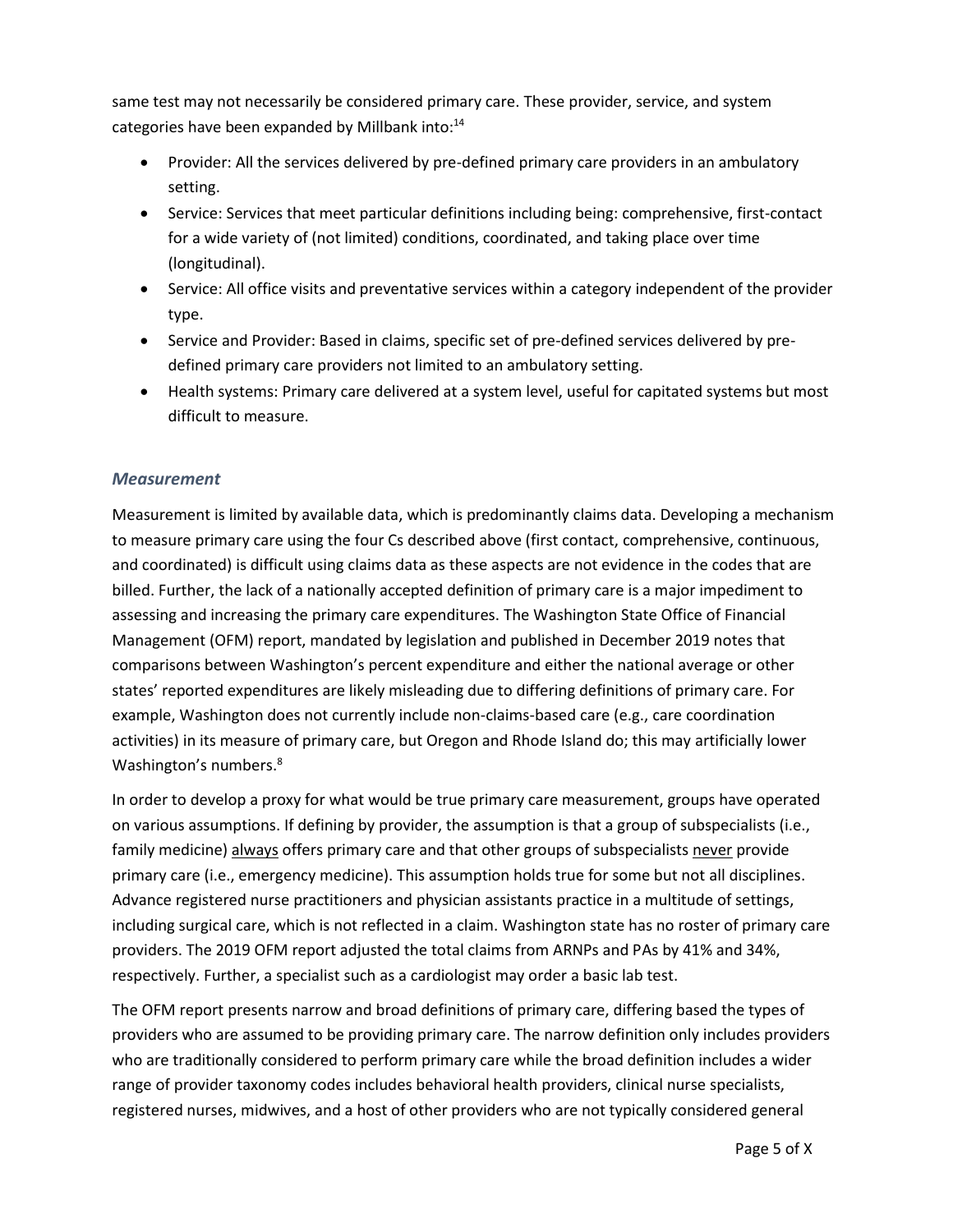practitioners. [8](#page-0-1) The OFM stakeholder group also reviewed procedure codes and created both narrow and broad definitions of services qualifying as primary care. Only claims which met both the provider and service definitions of primary care were counted toward the state's total expenditure, with the narrow definition yielding 4[.](#page-0-1)4% and the broad 5.6%.<sup>8</sup>

However, the OFM report noted that deficiencies inherent to the WA-APCD claims database, combined with lack of a firm definition for primary care, limit the report's accuracy in some regards. Claims data does not capture, for example, whether or not the location of services provided was a primary care clinic. As was mentioned earlier, Washington lacks a way to measure non-claims-based expenditures. The OFM report mentions a number of other systemic impediments to accurate measurement that may need to be addressed in order to calculate an accurate primary care expenditure percentage for the state[.](#page-0-1)<sup>8</sup>

## *Type of Provider*

First Contact – Do you and your team assess and triage a patient's new health or health care issues? Comprehensive – Do you or your team address multiple organ systems?

Continuous – Have you or your team had at least X visits, in-person, email, or telehealth, or X in the last 12 months?

Coordinated – Do you and your team take responsibility for a patient's care through managing their care plan in coordination with a multidisciplinary team or with offsite referrals? Appropriate – Do you practice evidence-based, patient-centered medicine?

| <b>Provider Type</b>             | Yes                       | No |
|----------------------------------|---------------------------|----|
| <b>Family Practice</b>           | X                         |    |
| <b>General Internal Medicine</b> | x                         |    |
| <b>General Practice</b>          | X                         |    |
| <b>Pediatrics</b>                | X                         |    |
| Geriatrician                     | $\boldsymbol{\mathsf{x}}$ |    |
| <b>Adolescent Medicine</b>       | x                         |    |
| <b>NP - Family</b>               | $\boldsymbol{x}$          |    |
| NP - Adult                       | x                         |    |
| <b>NP - Pediatric</b>            | $\boldsymbol{\mathsf{x}}$ |    |
| NP – Female embedded             | x                         |    |
| Psychologist embedded            | $\boldsymbol{\mathsf{x}}$ |    |
| Social Worker embedded           | x                         |    |
| Naturopath embedded              | X                         |    |
| OB/GYN                           |                           | x  |
| Midwife                          |                           | X  |
| Homeopath                        |                           | x  |
| Chiropractor                     |                           | x  |
| <b>Emergency Physician</b>       |                           | x  |
| <b>Hospitalist</b>               |                           | x  |
| Psychiatrist                     |                           | x  |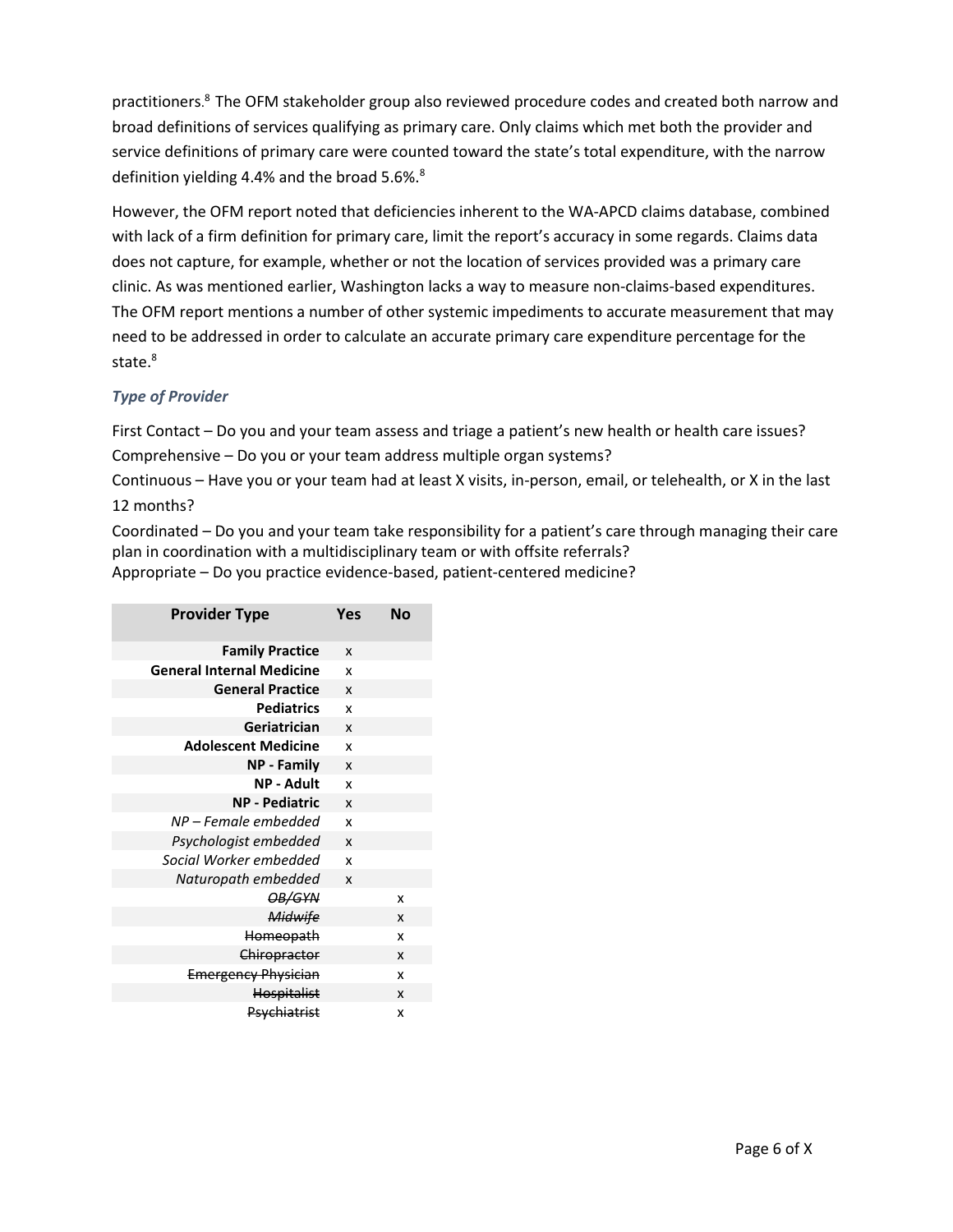## **Recommendation Framework**

The workgroup's goal is to foster a common understanding of primary care in order to increase primary care accessibility and availability.

| <b>Current Primary Care</b>      | Millbank: Based in claims, specific set of pre-defined services delivered |
|----------------------------------|---------------------------------------------------------------------------|
| Definition                       | by pre-defined primary care providers not limited to an ambulatory        |
|                                  | setting.                                                                  |
| <b>Aspirational Primary Care</b> | Millbank: Services that meet particular definitions including being:      |
| Definition                       | comprehensive, first-contact for a wide variety of (not limited)          |
|                                  | conditions, coordinated, and taking place over time (longitudinal)        |
| <b>Components of Primary</b>     |                                                                           |
| Care with Large Impact           |                                                                           |
| <b>Primary Care Spend</b>        |                                                                           |

- A common definition, current and aspirational, for primary care services including behavioral health (i.e., providers of, components of, locations of service)
- Components of primary care with the largest impact on individual and population health
- A mechanism for measuring primary care spend

Decisions for attribution:

unit of analysis (patient versus episode of care); signal for responsibility (professional costs versus number of evaluation and management visits); number of physicians that can be assigned responsibility (single physician versus multiple); and minimum threshold for assigning responsibility (majority of visits or costs versus plurality of visits or costs).15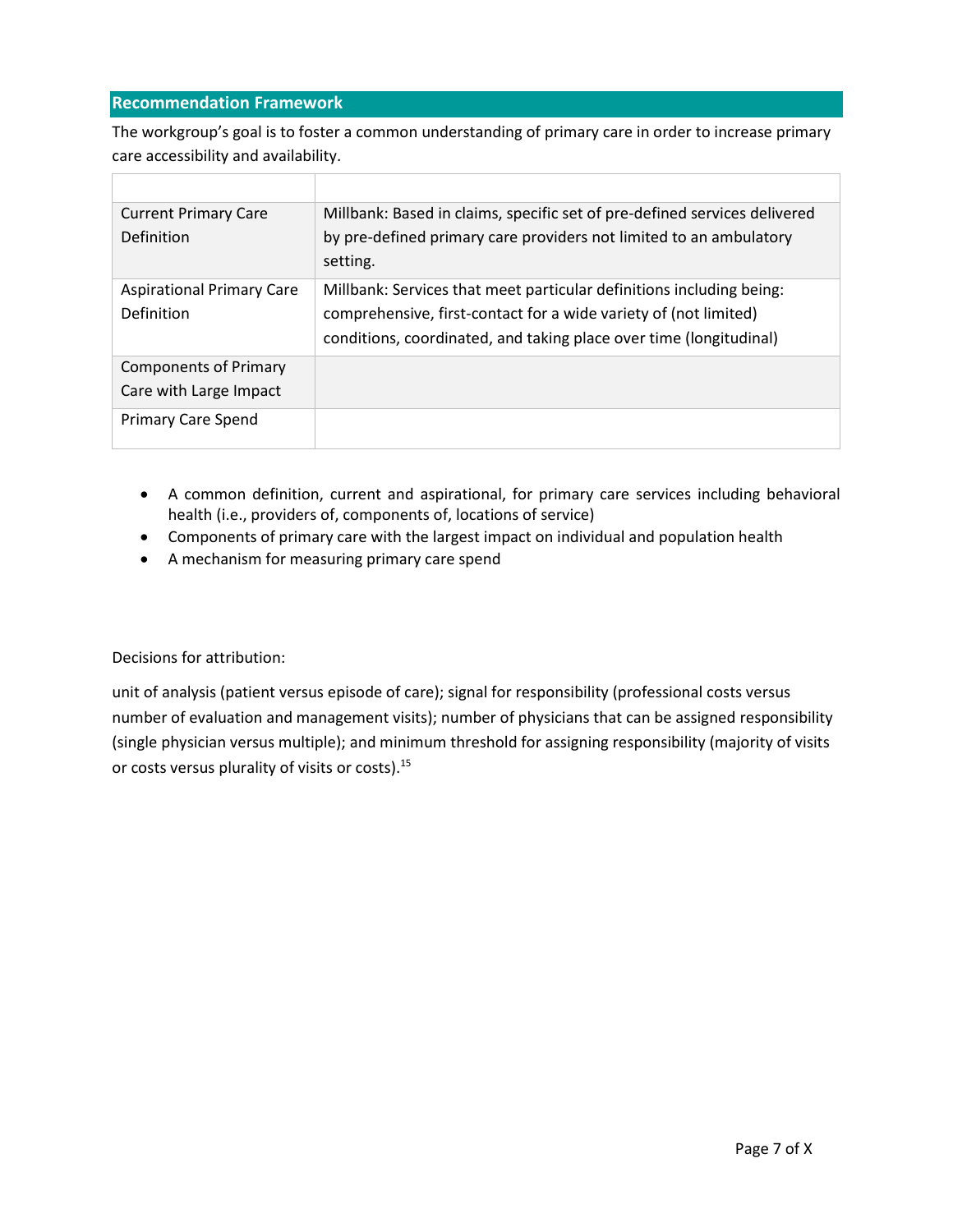# *Examples from Shared Decision Making Report*

#### *Patients and Family Members*

- Think about your broad health and wellness-related goals (e.g., being able to attend an upcoming family wedding).
- Where different options are available, like the areas noted in this document, give your provider(s) information about your values and preferences and discuss options, tradeoffs, and implications of a decision together.
- Ask about whether a patient decision aid is available.
- Ask your care provider about the test or treatment options available, including the option of "doing nothing" or "watchful waiting."

#### *Health Care Delivery Organizations and Systems*

- Work with your clinical champion(s) to educate providers about the value of shared decision making and how to have a good conversation that uses the patient decision aid or references the patient decision aid if the aid will be distributed to patients prior to the visit.
- Select one of the 10 clinical areas to pilot (e.g., breast cancer screening).

#### *Providers*

• Participate in skills training. Shared decision making is a learned skill-set that is supported by patient decision aids.

#### *Health Plans and/or Professional Liability Carriers*

• Incorporate shared decision making requirements as standards for value-based models (e.g., Centers of Excellence).

#### *Employers*

- Incorporate shared decision making requirements as standards for value-based contracting (e.g., Centers of Excellence, Accountable Care Organizations).
- Talk to your health plan about the importance of shared decision making and how to report on use of shared decision making including how to ensure appropriate reimbursement.

#### *Washington State Health Care Authority*

• Encourage the patient decision aid developer community to develop patient decision aids for the ten priority areas publicly available at no cost.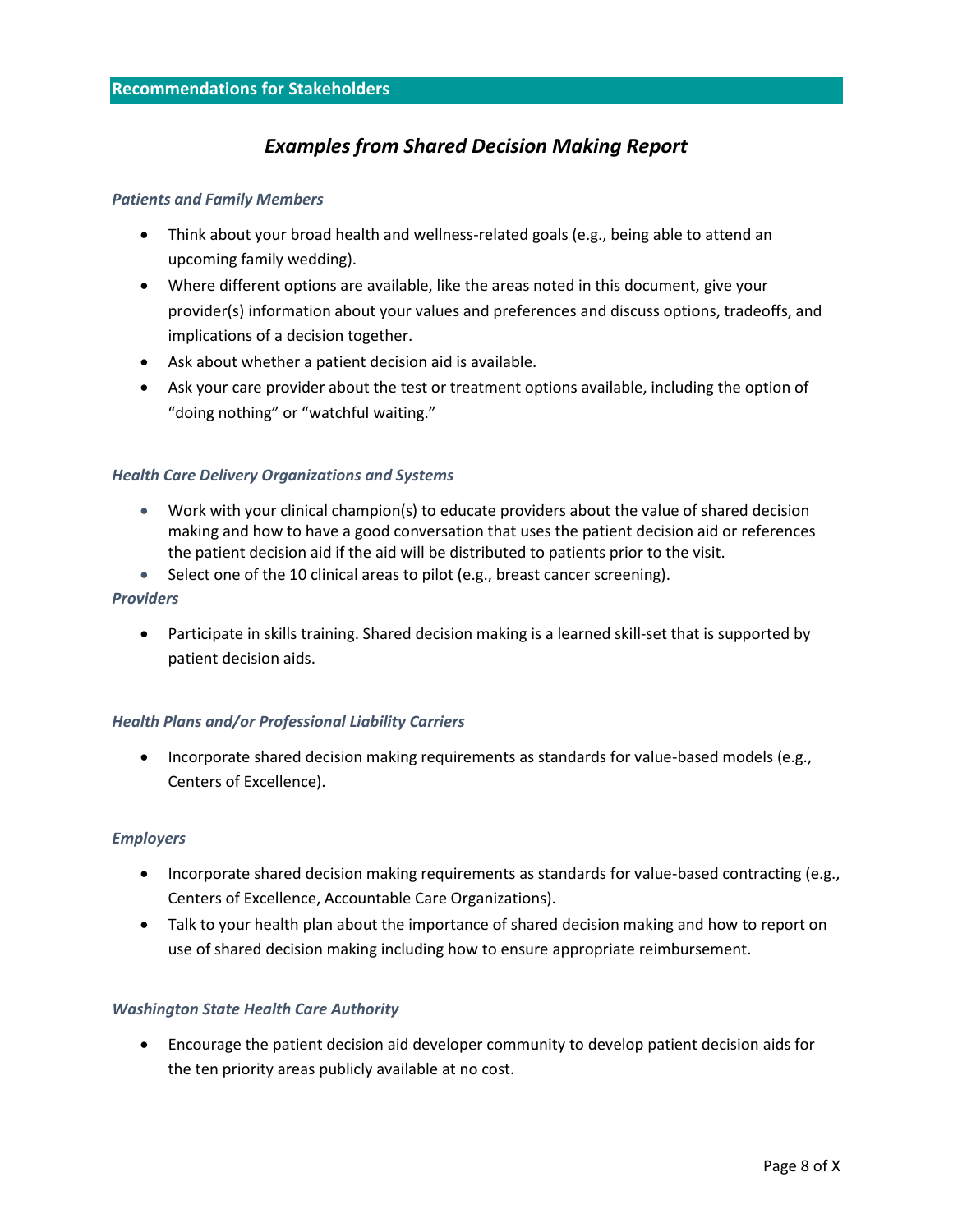# *Examples from Shared Decision Making Report*

Options for tracking shared decision making are below including those aligning with value-based reimbursement models from the Bree Collaborative and Federal programs:

- **Shared Decision Making Process**
	- Steward: Massachusetts General Hospital NQF #2962

*This measure assesses the extent to which health care providers actually involve patients in a decision-making process when there is more than one reasonable option. This proposal is to focus on patients who have undergone any one of seven common, important surgical procedures: total replacement of the knee or hip, lower back surgery for spinal stenosis of herniated disc, radical prostatectomy for prostate cancer, mastectomy for early stage breast cancer or percutaneous coronary intervention (PCI) for stable angina. Patients answer four questions (scored 0 to 4) about their interactions with providers about the decision to have the procedure, and the measure of the extent to which a provider or provider group is practicing shared decision making for a particular procedure is the average score from their responding patients who had the procedure.*

• **Informed, Patient-Centered Hip and Knee Replacement Surgery**  NQF #2958

Steward: Massachusetts General Hospital

*The measure is derived from patient responses to the Hip or Knee Decision Quality Instruments. Participants who have a passing knowledge score (60% or higher) and a clear preference for surgery are considered to have met the criteria for an informed, patient-centered decision. The target population is adult patients who had a primary hip or knee replacement surgery for treatment of hip or knee osteoarthritis.*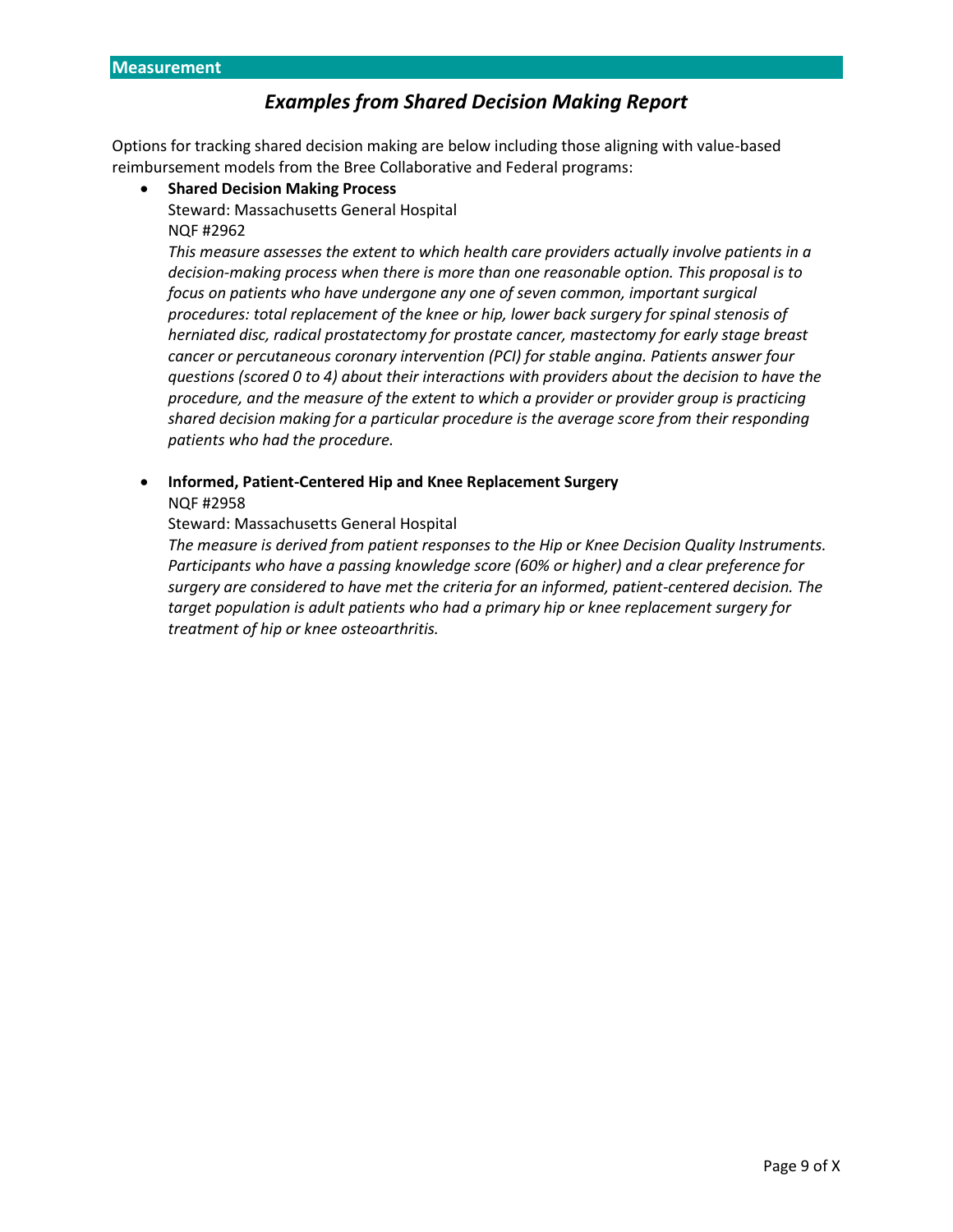# **Appendix C: Guideline and Systematic Review Search Results**

|                                                                                                                                      | Year | Title                                                                            | <b>Summary or Findings</b>                                                                                                                                                                                                                                                                                                                                                                                                                                                                                                                                                                                                                                                                                                                                                                                                                                                                                                                                                                                                                                                                                                                                                                                                                                                                                                                                                                                                                                                                                                                                                                                                                                                                                                                                                                                                                                                                                                                                                                                                                                                                                                                                                                                                                                                                                                               |
|--------------------------------------------------------------------------------------------------------------------------------------|------|----------------------------------------------------------------------------------|------------------------------------------------------------------------------------------------------------------------------------------------------------------------------------------------------------------------------------------------------------------------------------------------------------------------------------------------------------------------------------------------------------------------------------------------------------------------------------------------------------------------------------------------------------------------------------------------------------------------------------------------------------------------------------------------------------------------------------------------------------------------------------------------------------------------------------------------------------------------------------------------------------------------------------------------------------------------------------------------------------------------------------------------------------------------------------------------------------------------------------------------------------------------------------------------------------------------------------------------------------------------------------------------------------------------------------------------------------------------------------------------------------------------------------------------------------------------------------------------------------------------------------------------------------------------------------------------------------------------------------------------------------------------------------------------------------------------------------------------------------------------------------------------------------------------------------------------------------------------------------------------------------------------------------------------------------------------------------------------------------------------------------------------------------------------------------------------------------------------------------------------------------------------------------------------------------------------------------------------------------------------------------------------------------------------------------------|
| 2019<br><b>Achieving</b><br>AHRQ:<br><b>Health Equity</b><br>Research<br>Findings and<br>in Preventive<br><b>Services</b><br>Reports |      |                                                                                  | No eligible studies evaluated effects of provider-specific barriers; 18 studies of population barriers provided low or insufficient<br>evidence regarding insurance coverage, access, age, rural location, low income, language, low health literacy, country of origin,<br>and attitudes. In 12 studies of clinician interventions, screening was higher for colorectal cancer with patient navigation, risk<br>assessment and counseling, educational materials, and decision aids; breast and cervical cancer with reminders involving lay<br>health workers; and cervical cancer with outreach and health education. Clinician-delivered interventions were effective for<br>smoking cessation and weight loss. In 11 studies of health information technologies, automated reminders and electronic decision<br>aids increased colorectal cancer screening, and web- or telephone-based self-monitoring improved weight loss, but other<br>technologies were not effective. In 88 studies of health system interventions, evidence was strongest for patient navigation to<br>increase screening for colorectal (risk ratio [RR] 1.64; 95% confidence interval [CI] 1.42 to 1.92; 22 trials), breast (RR 1.50; 95% CI<br>1.22 to 1.91; 10 trials), and cervical cancer (RR 1.11; 95% CI 1.05 to 1.19). Screening was also higher for colorectal cancer with<br>telephone calls, prompts, other outreach methods, screening checklists, provider training, and community engagement; breast<br>cancer with lay health workers, patient education, screening checklists, and community engagement; cervical cancer with<br>telephone calls, prompts, and community engagement; and lung cancer with patient navigation. Trials of smoking cessation and<br>obesity education and counseling had mixed results. In populations adversely affected by disparities, evidence is strongest for<br>patient navigation to increase colorectal, breast, and cervical cancer screening; telephone calls and prompts to increase colorectal<br>cancer screening; and reminders including lay health workers encouraging breast cancer screening. Evidence is low or insufficient<br>to determine effects of barriers or effectiveness of other interventions because of lack of studies and methodological limitations of<br>existing studies. |
|                                                                                                                                      | 2016 | Improving<br>Cultural<br>Competence<br>to Reduce<br>Health<br><b>Disparities</b> | None of the included studies measured the effect of cultural competence interventions on health care disparities. Most of the<br>training interventions measured changes in professional attitudes toward the population of interest but did not measure the<br>downstream effect of changing provider beliefs on the care delivered to patients. Interventions that altered existing protocols,<br>empowered patients to interact with the formal health care system, or prompted provider behavior at the point of care were<br>more likely to measure patient-centered outcomes. The medium or high risk of bias of the included studies, the heterogeneity of<br>populations, and the lack of measurement consensus prohibited pooling estimates or commenting about efficacy in a meaningful<br>or responsible way. The term "cultural competence" is not well defined for the LGBT and disability populations, and is often<br>conflated with patient-centered or individualized care. There are many gaps in the literature; many large subpopulations are not<br>represented.                                                                                                                                                                                                                                                                                                                                                                                                                                                                                                                                                                                                                                                                                                                                                                                                                                                                                                                                                                                                                                                                                                                                                                                                                                                    |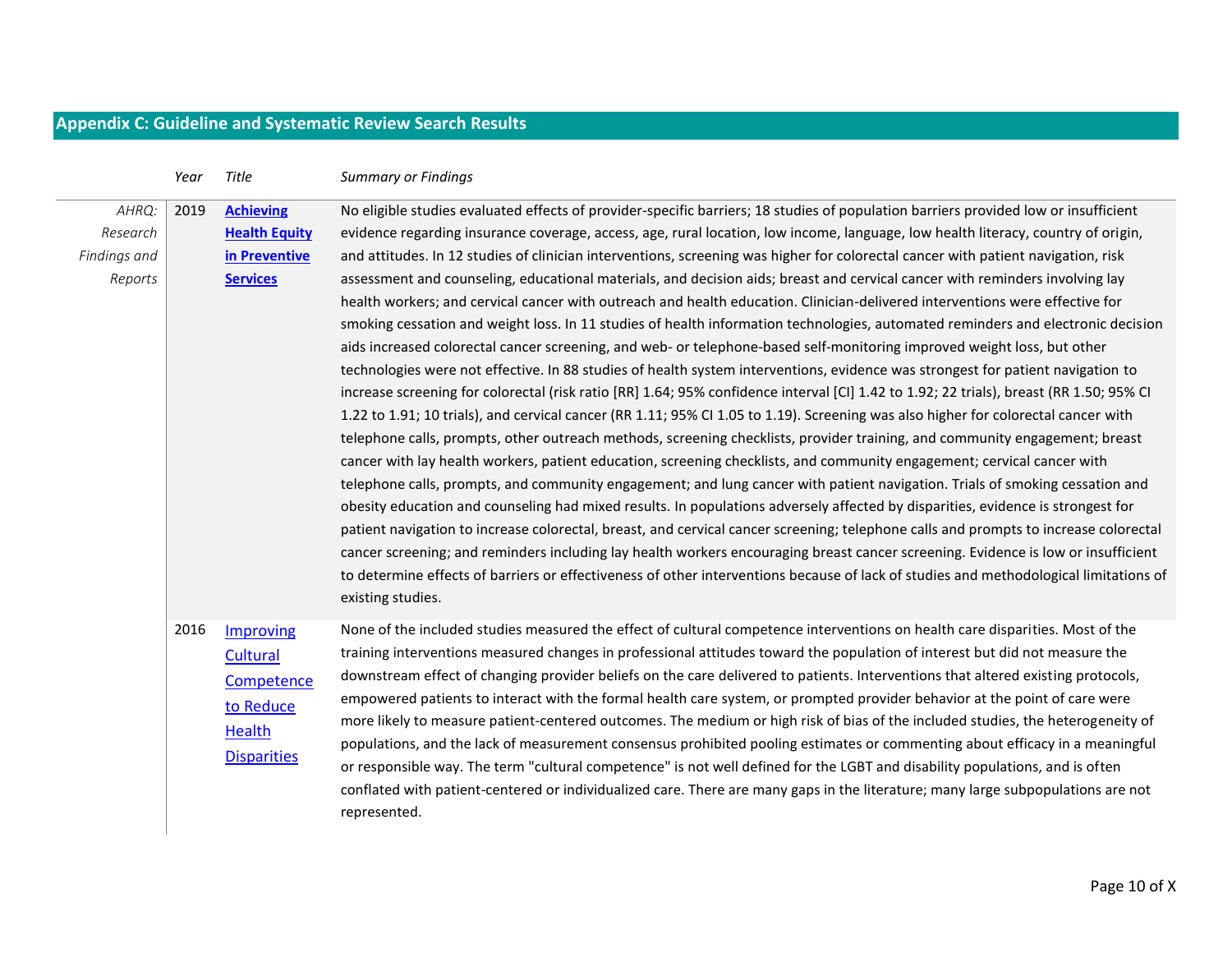| Cochrane<br>Collection | 2012 | <b>Narrow band</b><br>imaging versus<br>conventional<br>white light<br>colonoscopy<br>for the<br>detection of<br>colorectal<br>polyps | We could not find convincing evidence that NBI is significantly better than high definition WLC for the detection of patients with<br>colorectal polyps, or colorectal adenomas. We found evidence that NBI might be better than standard definition WLC and equal to<br>high definition WLC for detection the patients with colorectal polyps, or colorectal adenomas.                                                                                                                                                                                                                                                                                        |
|------------------------|------|---------------------------------------------------------------------------------------------------------------------------------------|----------------------------------------------------------------------------------------------------------------------------------------------------------------------------------------------------------------------------------------------------------------------------------------------------------------------------------------------------------------------------------------------------------------------------------------------------------------------------------------------------------------------------------------------------------------------------------------------------------------------------------------------------------------|
|                        | 2016 | <b>Interventions</b><br>to encourage<br>uptake of<br>cancer<br>screening for<br>people with<br>severe mental<br><b>illness</b>        | A comprehensive search showed that currently there is no RCT evidence for any method of encouraging cancer screening uptake<br>in people with SMI. No specific approach can therefore be recommended. High-quality, large-scale RCTs are needed urgently to<br>help address the disparity between people with SMI and others in cancer screening uptake.                                                                                                                                                                                                                                                                                                       |
|                        | 2019 | Follow-up<br>strategies for<br>patients<br>treated for<br>non-metastatic<br>colorectal<br>cancer                                      | The results of our review suggest that there is no overall survival benefit for intensifying the follow-up of patients after curative<br>surgery for colorectal cancer. Although more participants were treated with salvage surgery with curative intent in the intensive<br>follow-up groups, this was not associated with improved survival. Harms related to intensive follow-up and salvage therapy were<br>not well reported.                                                                                                                                                                                                                            |
|                        | 2013 | Personalised<br>risk<br>communication<br>for informed<br>decision<br>making about                                                     | There is strong evidence from three trials that personalised risk estimates incorporated within communication interventions for<br>screening programmes enhance informed choices. However the evidence for increasing the uptake of such screening tests with<br>similar interventions is weak, and it is not clear if this increase is associated with informed choices. Studies included a diverse<br>range of screening programmes. Therefore, data from this review do not allow us to draw conclusions about the best<br>interventions to deliver personalised risk communication for enhancing informed decisions. The results are dominated by findings |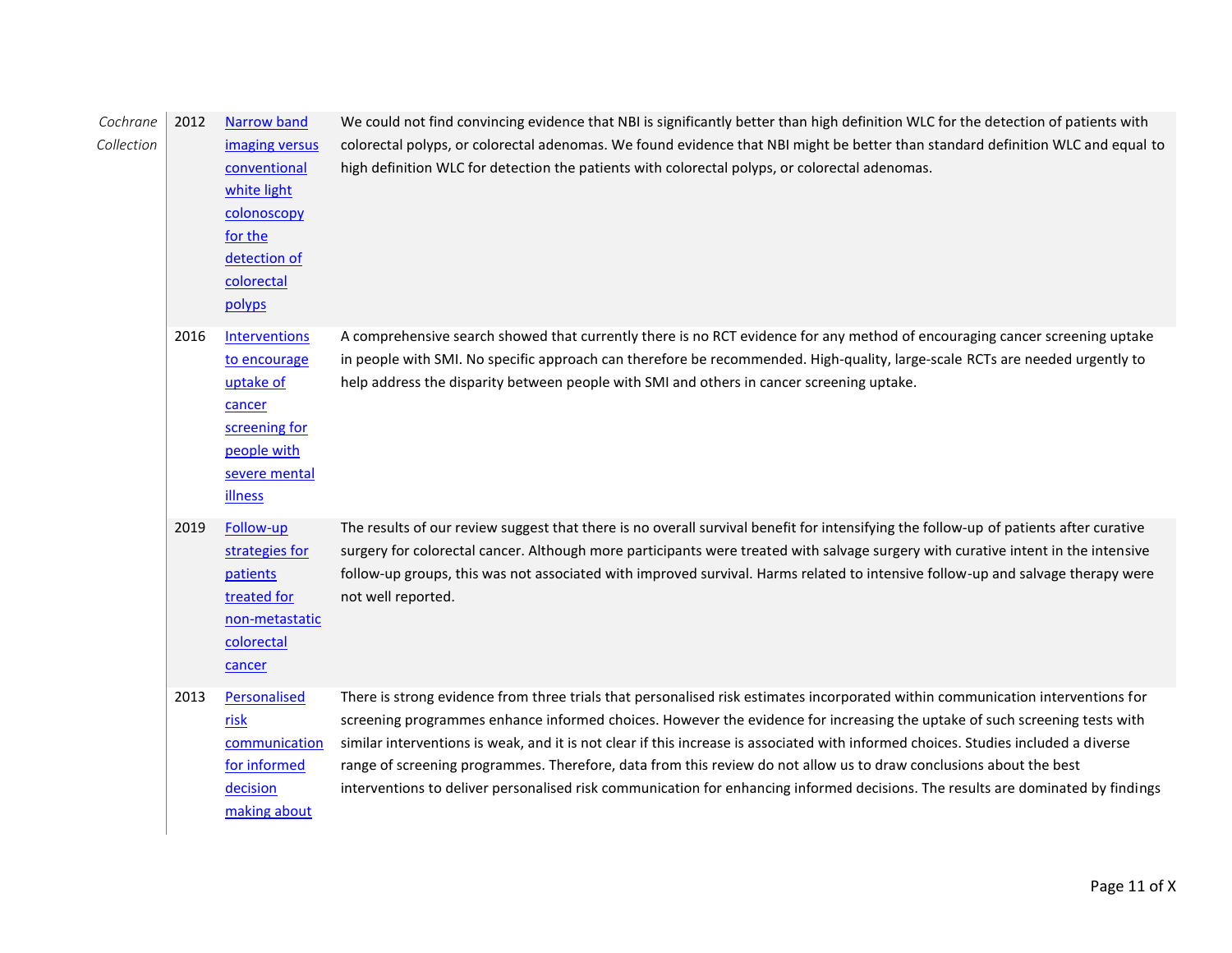|                                                                          |      | taking<br>screening tests                                                                               | from the topic area of mammography and colorectal cancer. Caution is therefore required in generalising from these results, and<br>particularly for clinical topics other than mammography and colorectal cancer screening.                                                                                                                                                                                                                                                                                                                                                                                                                                                                                                                                                 |  |
|--------------------------------------------------------------------------|------|---------------------------------------------------------------------------------------------------------|-----------------------------------------------------------------------------------------------------------------------------------------------------------------------------------------------------------------------------------------------------------------------------------------------------------------------------------------------------------------------------------------------------------------------------------------------------------------------------------------------------------------------------------------------------------------------------------------------------------------------------------------------------------------------------------------------------------------------------------------------------------------------------|--|
|                                                                          | 2017 | <b>Decision aids</b><br>for people<br>facing health<br>treatment or<br>screening<br>decisions           | Compared to usual care across a wide variety of decision contexts, people exposed to decision aids feel more knowledgeable,<br>better informed, and clearer about their values, and they probably have a more active role in decision making and more accurate<br>risk perceptions. There is growing evidence that decision aids may improve values-congruent choices. There are no adverse effects<br>on health outcomes or satisfaction. New for this updated is evidence indicating improved knowledge and accurate risk perceptions<br>when decision aids are used either within or in preparation for the consultation. Further research is needed on the effects on<br>adherence with the chosen option, cost-effectiveness, and use with lower literacy populations. |  |
| Veterans<br>Administration<br>Evidence-<br>based<br>Synthesis<br>Program | 2019 | What is the<br><b>Optimal Panel</b><br><b>Size in Primary</b><br>Care? A<br>Systematic<br><b>Review</b> | In 2009, the Veterans Health Administration Handbook 1101.02 established a baseline panel size of 1,200 patients for a full-time<br>physician in a Patient Aligned Care Team (PACT). This number could be adjusted up or down based on availability of support staff,<br>the number of examination rooms, and patient complexity. After adjustment for these factors, panels ranged from 1,000 to 1,400.<br>Veterans Health Administration (VHA) Directive 1406 reaffirmed both the baseline panel numbers and adjustment parameters.                                                                                                                                                                                                                                       |  |
| Health<br>Technology<br>Assessment<br>Program                            | None |                                                                                                         |                                                                                                                                                                                                                                                                                                                                                                                                                                                                                                                                                                                                                                                                                                                                                                             |  |
| Centers for<br>Disease<br>Control and<br>Prevention                      | N/a  |                                                                                                         |                                                                                                                                                                                                                                                                                                                                                                                                                                                                                                                                                                                                                                                                                                                                                                             |  |
| Institute for<br>Clinical and<br>Economic<br>Review                      | 2008 | Computed tomography<br>(CT) colonography                                                                | Given the possible benefits of introducing a widely available minimally-invasive option for<br>colorectal cancer screening, there is considerable interest in CTC.                                                                                                                                                                                                                                                                                                                                                                                                                                                                                                                                                                                                          |  |